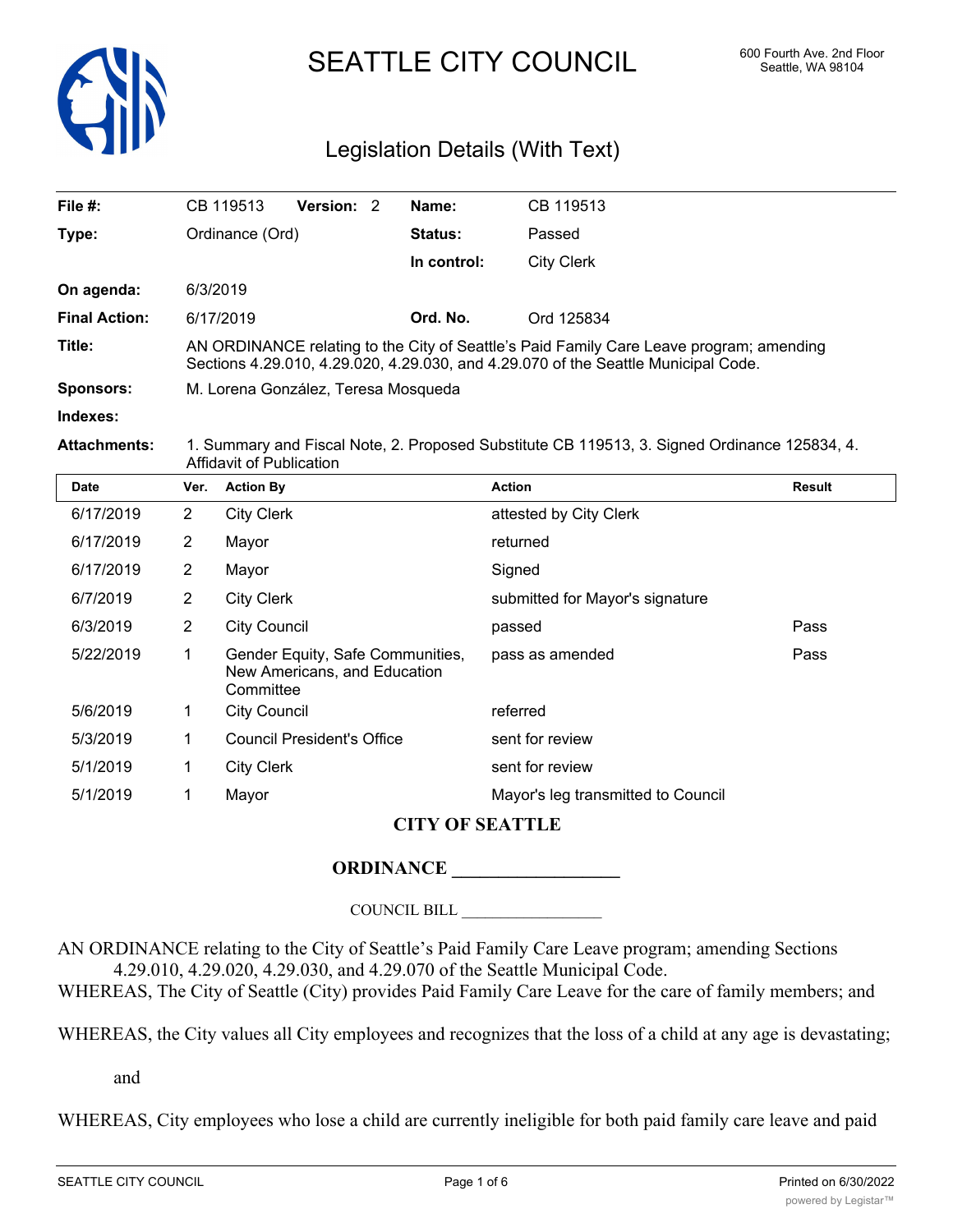### **File #:** CB 119513, **Version:** 2

parental leave; and

WHEREAS, the change proposed below was first considered following the experience of City employee Rachel Alder, and her wife Erin Alder, whose daughter, Beatrice "Bea" Kathryn Alder passed away 36 hours after birth due to medical issues; and

WHEREAS, under the City's current policy, Rachel Alder did not qualify for more than three days of leave; and

WHEREAS, when an employee has lost a child, the City wants to provide access to Paid Family Care Leave;

NOW, THEREFORE,

## **BE IT ORDAINED BY THE CITY OF SEATTLE AS FOLLOWS:**

Section 1. Section 4.29.010 of the Seattle Municipal Code, enacted by Ordinance 125260, is amended as follows:

## **4.29.010 Definitions**

Unless another meaning is clearly indicated from the context, as used in this Chapter 4.29:

"Child" means a biological, adopted, or foster child, a step child, a legal ward, or a child of a person standing in loco parentis, who is:

1. Under 18 years of age; or

2. 18 years of age or older and incapable of self-care because of a mental or physical disability. \* \* \*

"Parent" means the parent of an employee or the parent of the employee's spouse/domestic partner, or an individual who stood in loco parentis to an employee or the employee's spouse/domestic partner when the employee or the employee's spouse/domestic partner was a ((son or a daughter)) child.

"Qualifying death" means either (a) the death of a child or (b) the death of a domestic partner or spouse either from childbirth or from complications related to childbirth.

\* \* \*

(("Son or daughter" means a biological, adopted, or foster child, a step child, a legal ward, or a child of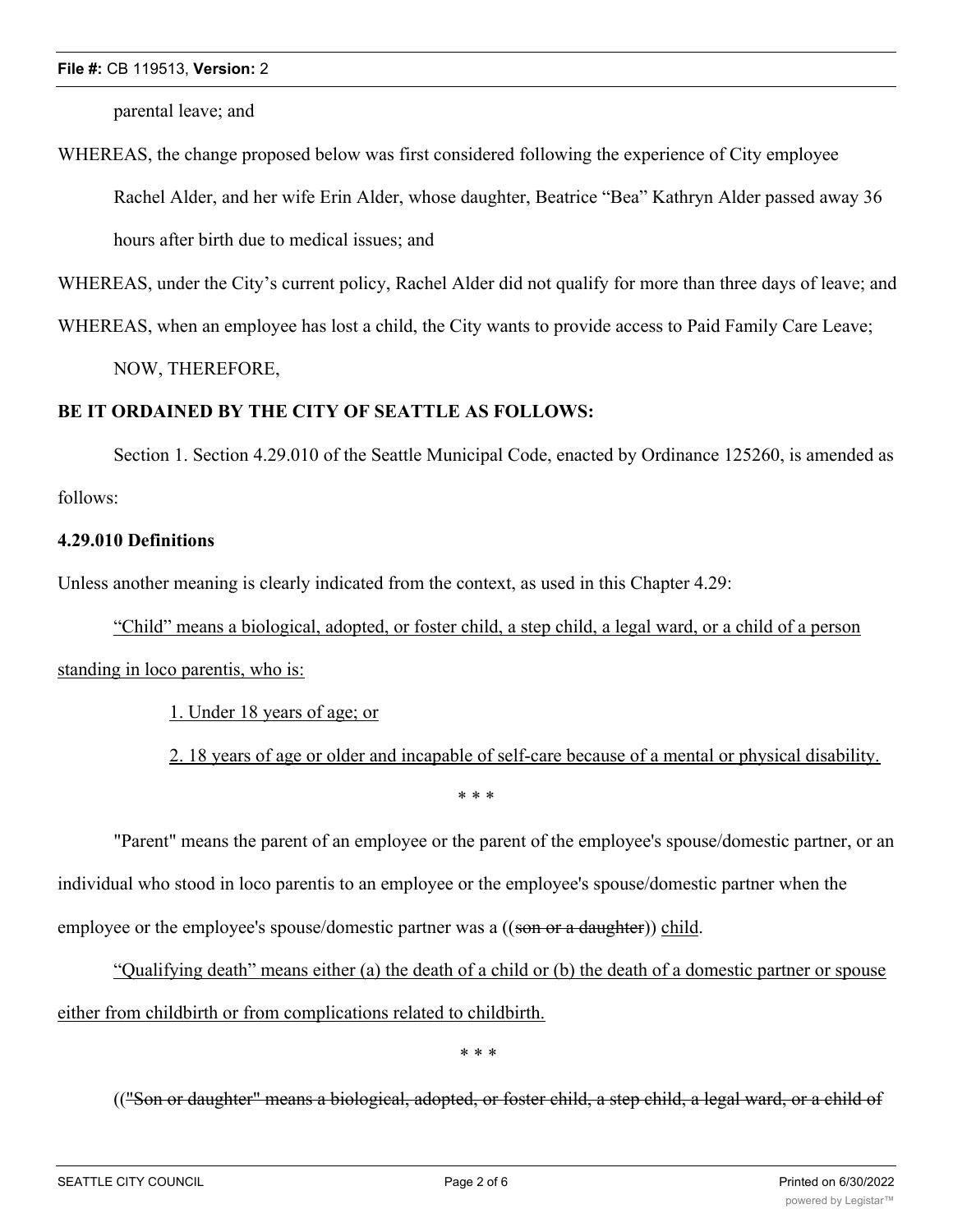a person standing in loco parentis, who is:

1. Under 18 years of age; or

2. 18 years of age or older and incapable of self-care because of a mental or physical disability.))

\* \* \*

Section 2. Section 4.29.020 of the Seattle Municipal Code, enacted by Ordinance 125260, is amended as follows:

## **4.29.020 Leave provisions**

A. Eligible employees are entitled to up to four weeks of paid family care leave in a rolling 12-month period, in addition to any paid leave to which they may otherwise be entitled, to care for a spouse/domestic partner, or a ((son or daughter)) child, or parent of the employee or spouse/domestic partner, if such spouse/domestic partner, ((son, daughter)) child, or parent has a serious health condition, or for the employee in the event of a qualifying death. Paid family care leave in the event of a qualifying death must be taken within 12 months of the qualifying death. Except in the event of a qualifying death, paid((Paid)) family care leave under this Chapter 4.29 runs concurrently with the eligible employee's family medical leave entitlement under Chapter 4.26, such that an employee who has exhausted ((his or her)) the employee's family medical leave entitlement is not eligible to take paid family care leave. Except in the event of a qualifying death, to  $((\pm \theta))$ become eligible for paid family care leave, an employee must reduce ((his or her)) the employee's paid leave balances as proscribed by Section 4.29.050. Except in the event of a qualifying death, to become eligible for paid family care leave, an employee must ((and)) have the serious health condition certified by the health care provider of the ((son, daughter)) child, spouse/domestic partner, or parent of the employee or spouse/domestic partner. In the event of a qualifying death, an employee must have the death certified.

\* \* \*

Section 3. Section 4.29.030 of the Seattle Municipal Code, enacted by Ordinance 125260, is amended as follows: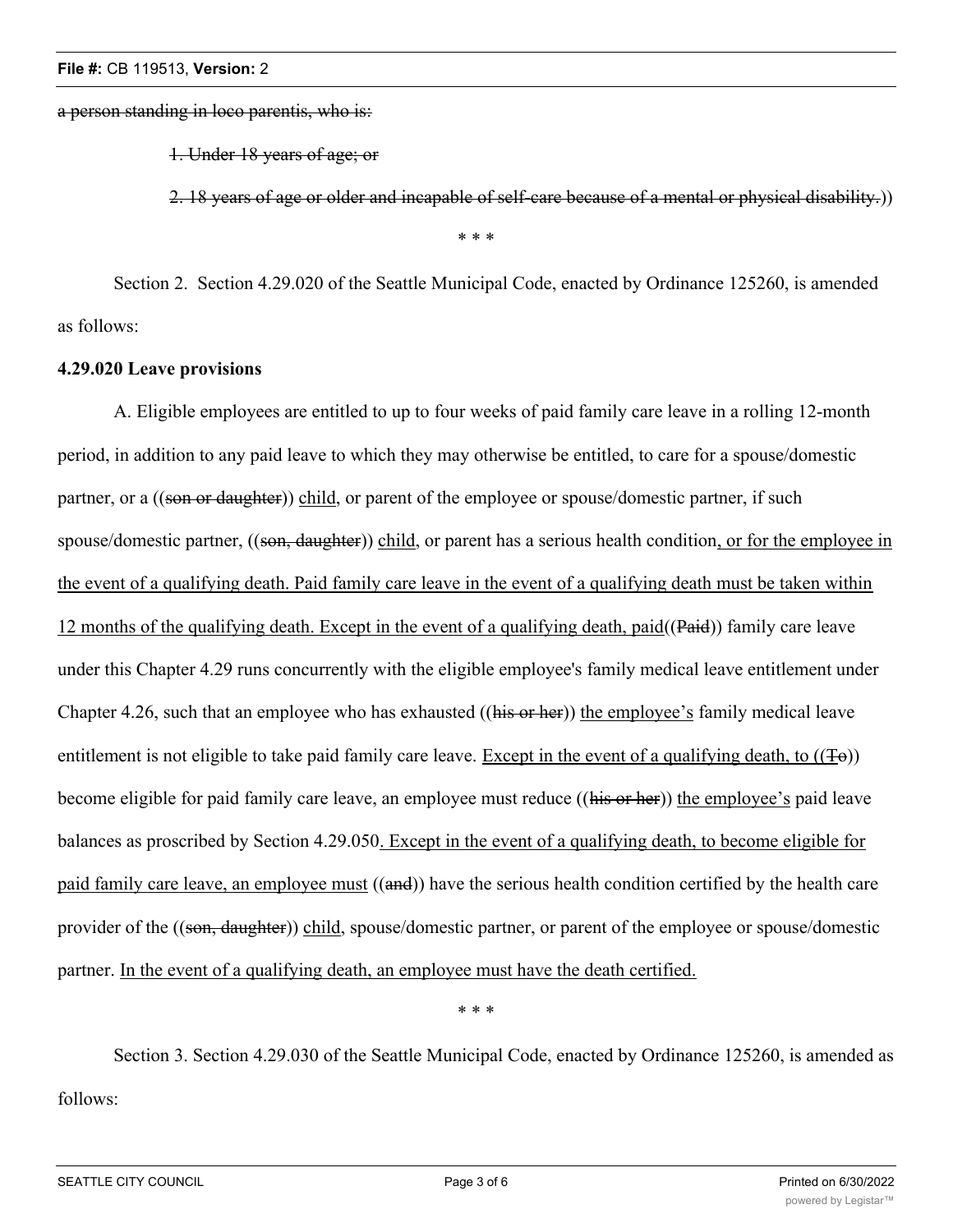## **File #:** CB 119513, **Version:** 2

## **4.29.030 Notice**

A. In any case in which the necessity for paid family care leave is foreseeable based on planned medical treatment, the employee shall:

1. Make a reasonable effort to schedule the treatment so as not to disrupt unduly the operations of the City, subject to the approval of the health care provider of the ((son, daughter,)) child, spouse/domestic partner, or parent, as appropriate; and

2. Provide the City with not less than 30 days' notice, before the date the leave is to begin, of the employee's intention to take paid family care leave, except that if the date of the treatment requires leave to begin in less than 30 days, the employee shall provide such notice as is practicable.

\* \* \*

Section 4. Section 4.29.070 of the Seattle Municipal Code, enacted by Ordinance 125260, is amended as follows:

## **4.29.070 Medical certification requirement**

Except in the event of a qualifying death, medical ((Medical)) certification is required for paid family care leave. The medical certification must be issued by the health care provider of the eligible ((son, daughter)) child , spouse/domestic partner, or parent, of the employee. Certification should include:

A. The date on which the serious health condition commenced;

B. The probable duration of the condition;

C. The appropriate medical facts within the knowledge of the health care provider regarding the condition; and

D. A statement that the eligible employee is needed to care for the ((son, daughter,)) child, spouse/domestic partner, or parent.

Except in the event of a qualifying death, the ((The)) City may require, at the expense of the City, that the eligible employee obtain the opinion of a second health care provider designated or approved by the City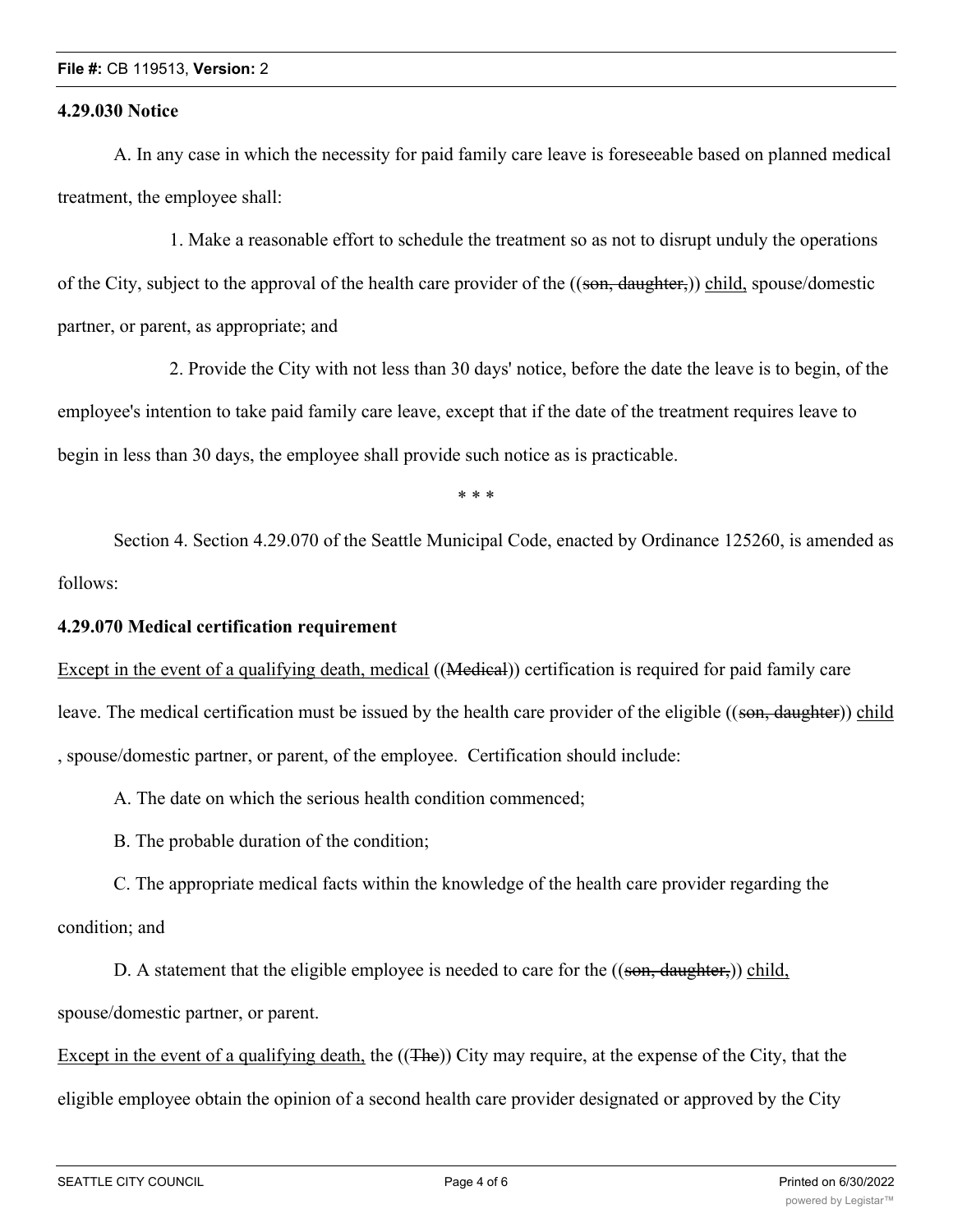#### **File #:** CB 119513, **Version:** 2

concerning any information certified as provided in this Section 4.29.070. When the second opinion differs from the opinion in the original certification, the City may require, at the expense of the City, that the employee obtain the opinion of a third care provider designated or approved jointly by the City and the employee. The opinion of the third health care provider concerning the information certified as provided in this Section 4.29.070 shall be considered to be final and shall be binding on the City and the employee. The City may require that the eligible employee obtain subsequent recertification on a reasonable basis.

Section 5. This ordinance shall take effect and be in force 30 days after its approval by the Mayor, but if not approved and returned by the Mayor within ten days after presentation, it shall take effect as provided by Seattle Municipal Code Section 1.04.020.

| Passed by the City Council the                           | day of | , 2019, and signed by |
|----------------------------------------------------------|--------|-----------------------|
| me in open session in authentication of its passage this | day of | 2019.                 |

President of the City Council

Approved by me this day of the case of the case of the case of  $\alpha$ , 2019.

Jenny A. Durkan, Mayor

Filed by me this day of 3019.